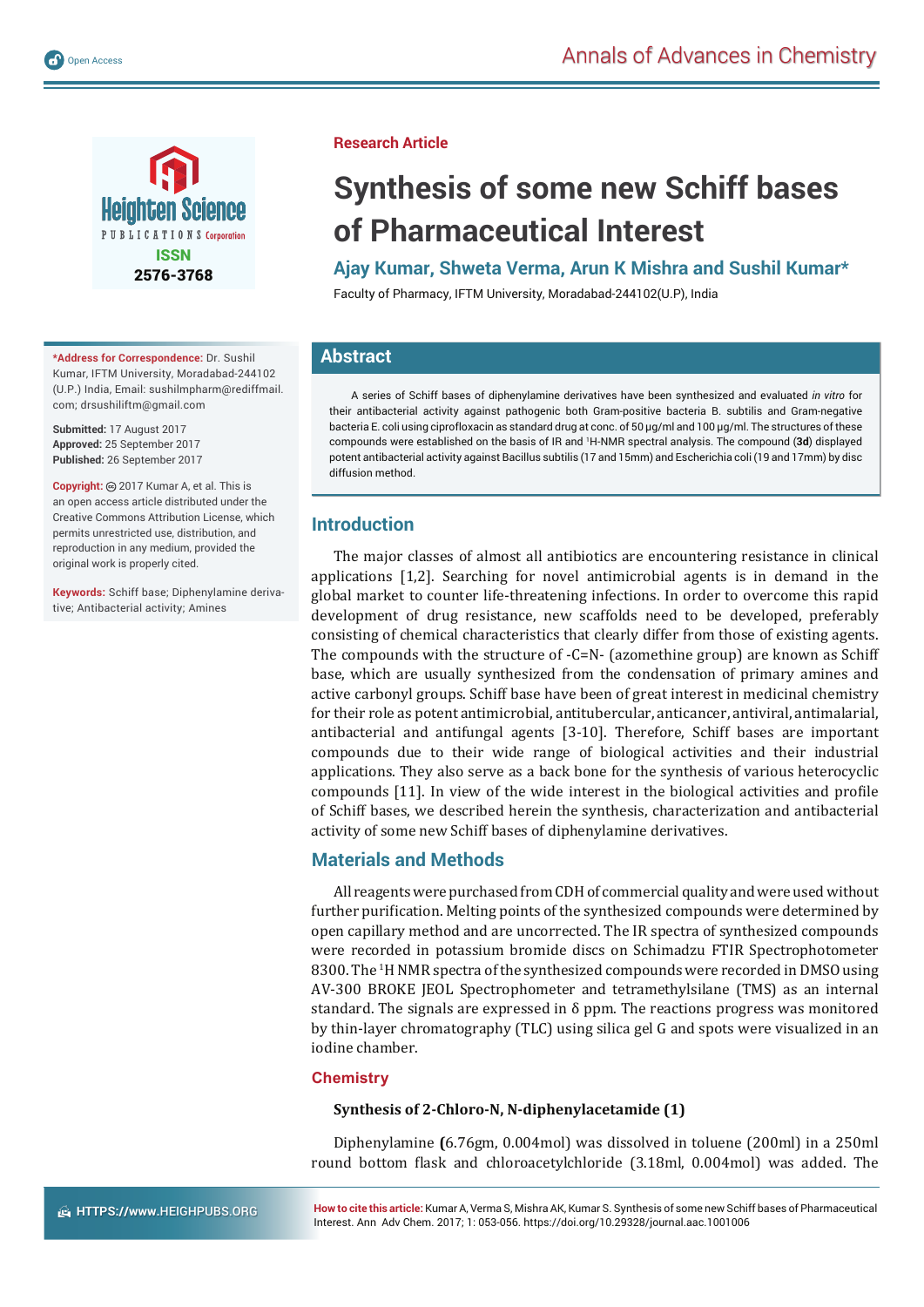

reaction mixture was refluxed for 4hr. A total of 400ml of the water was then added to the reaction mixture and kept overnight for the precipitation of the product, which was filtered, washed with water, dried and recrystallized from ethanol to afford the colorless compound [12].

## **Synthesis of 2-(4-Formylphenoxy)-N, N-diphenylacetamide (2)**

2-Chloro-N, N-diphenylacetamide (0.982gm, 0.004mole) was dissolved in acetonitrile (100ml) in a 250 ml round bottom flask and para hydroxy benzaldehyde (0.488gm, 0.004mol) was added. Anhydrous potassium carbonate (1.008gm 0.008mol) and catalytic amount of potassium iodide was added. The above reaction mixture was allowed to reflux with continuous stirring on magnetic stirrer for 16 hours. After completion of reaction, the reaction mixture was filtered and solvent was removed by vacuum distillation. The obtained product was recrystallized from ethanol and dried.

Yield: 65.45%; mp: 105°C; IR (cm<sup>-1</sup>): 3057 (C-H Str. Ar), 2919 (C-H Str. Ali), 1593 (C=O Str.) 1315 (C-N Str.), 1250 (C-O-C Str.); <sup>1</sup>H NMR (DMSO-d<sub>6</sub>): 4.66 (s ,2H,COCH<sub>2</sub>), 6.92-7.82 (14H, Ar), 9.87 (s,1H, CHO).

#### **General Procedure for the Synthesis of various Schiff bases (3a-e)**

2-(4-Formylphenoxy)-N, N diphenylacetamide (0.001mole) and appropriate aniline  $(0.001 \text{ mol})$  was dissolved in an ethanol  $(100 \text{ml})$  in a 250ml of round bottom flask. The reaction mixture was allowed to reflux for 12h in the presence of glacial acetic acid (2-3 drops). The reaction mixture was cooled and kept overnight for precipitation. The precipitated product was filtered, recrystallized from ethanol and dried.

#### **2-(4-(1-(Phenylimino) methyl) phenoxy)-N, N-diphenylacetamide (3a)**

Yield: 74.50 %; mp: 180°C; IR (cm<sup>-1</sup>): 3019(C-H Str.Ar), 2920 (C-H Str.Ali), 1599(C=O Str.) 1403(C-N Str.), 1216(C-O-C Str.); <sup>1</sup>H NMR (DMSO-d<sub>6</sub>): 4.68(s,2H,COCH<sub>2</sub>), 6.93-8.40 (19H,Ar), 9.87(s,1H,CHO).

## **Synthesis of 2-(4-(1-(4-Bromophenylimino) methyl) phenoxy) - N, Ndiphenylacetamide (3b)**

Yield: 77.40%; mp:210°C; IR (cm<sup>-1</sup>): 3019 (C-H Str.Ar), 2925(C-H Str.Ali), 1575(C=O Str.) 1321(C-N Str.),1249(C-O-C Str.); <sup>1</sup>H NMR(DMSO-d<sub>6</sub>): 4.68 (s,2H,COCH<sub>2</sub>), 6.93-8.40 (18H,Ar), 9.90(s,1H,CHO).

# **Synthesis of 2-(4-(1-(2, 3-Dimethylphenylimino) methyl) phenoxy)-N, N-diphenylacetamide (3c)**

Yield: 45.60%; mp: 160°C; IR (cm<sup>-1</sup>): 3056(C-H Str.Ar), 2921(C-H Str.Ali), 1606(C=O Str.) 1406(C-N Str.), 1253(C-O-C Str.); <sup>1</sup>H NMR (DMSO-d<sub>6</sub>): 2.11(3H,CH<sub>3</sub>), 2.35(3H, CH<sub>3</sub>), 4.68(s,2H,COCH<sub>2</sub>), 6.93-8.29(17H, Ar), 9.90(s,1H,CHO).

**Synthesis of 2-(4-(1-(4-chloro-2-nitrophenylimino) methyl) phenoxy)-N, Ndiphenylacetamide (3d)**

Yield: 75.70%; mp: 160°C; IR (cm<sup>-1</sup>): 3037(C-H Str.Ar), 2912(C-H Str.Ali), 1604(C=O Str.) 1305 (C-N Str.), 1251(C-O-C Str.); <sup>1</sup>H NMR(DMSO-d<sub>6</sub>): 4.69(s,2H,COCH<sub>2</sub>), 6.13-8.14(17H,Ar), 9.90(s,1H,CHO).

**Synthesis of 2-(4-(1-(4-chlorophenylimino) methyl) phenoxy)-N, N- diphenyl acetamide (3e)**

Yield: 78.90%; mp: 185°C; IR(cm<sup>-1</sup>): 3037(C-H Str.Ar), 2920(C-H Str.Ali), 1579(C=O Str.) 1325(C-N Str.), 1251(C-O-C Str.); <sup>1</sup>H NMR(DMSO-d<sub>6</sub>): 4.68(s,2H,COCH<sub>2</sub>), 6.61-8.36(18H,Ar), 9.90(s,1H,CHO).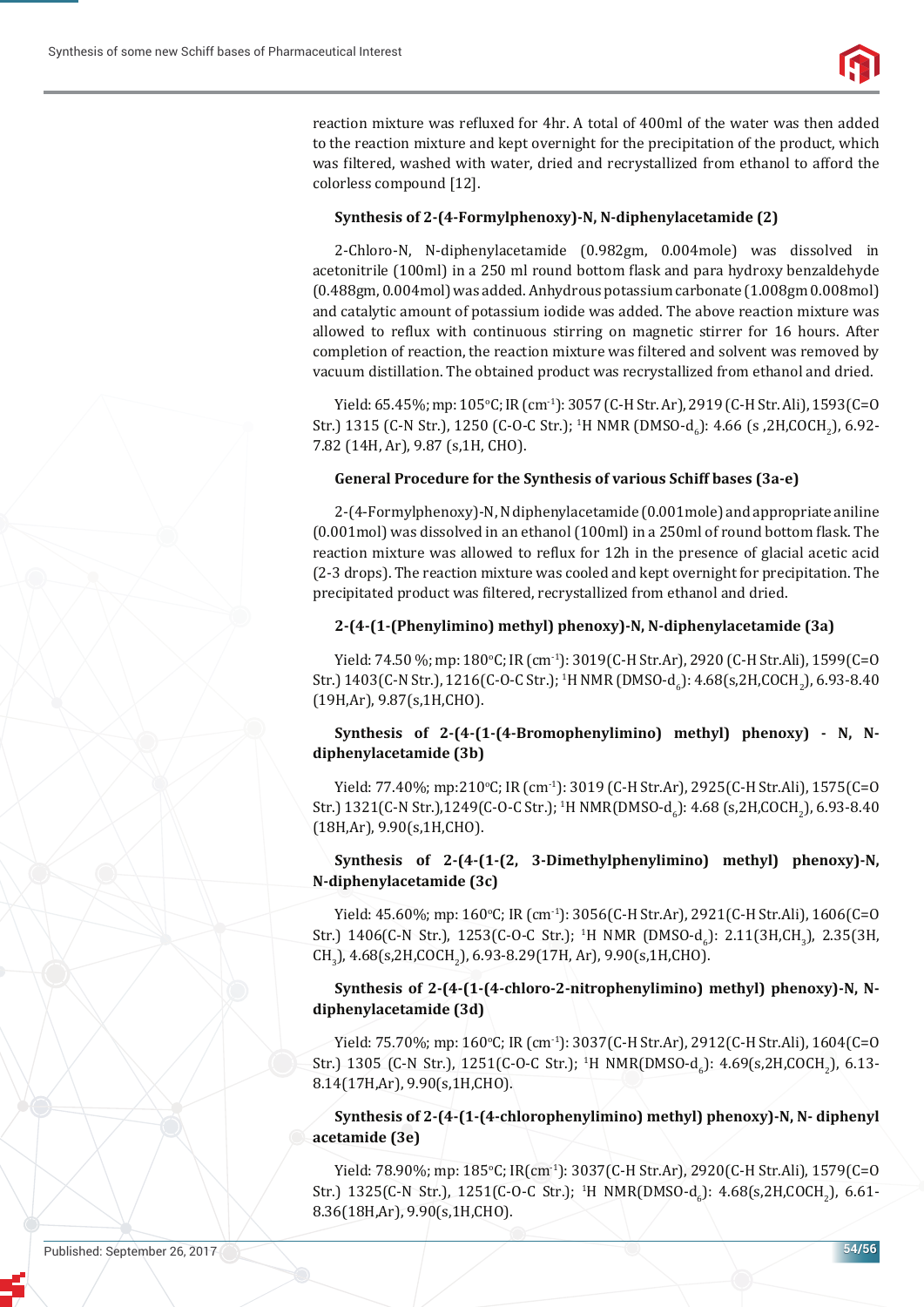#### **Antibacterial activity**

The antimicrobial activity of the compounds against human pathogenic Gram positive and Gram-negative bacteria was measured by measuring the zone of inhibition in disc diffusion method [13]. The synthesized compounds at 50 and 100μg/ ml solutions in dimethylsulphoxide (DMSO) were evaluated *in vitro* for antibacterial activity against B. subtilis and E. coli [Table 1]. The measured zones of inhibition for the compounds ranged from 9-17 mm against B. subtilis and 8-19mm against E. coli. Based on zones of inhibition results, most of the compounds showed better activity against Gram negative bacteria than the activities against Gram negative bacteria. The potency has increased with group of 2-NO<sub>2</sub> and 4-Cl at substituted aromatic ring (3d analogs) against Gram negative as compared to Gram positive bacteria. Ciprofloxacin was used as a standard antibacterial agent. Dimethylsulphoxide was used as a control and did not show any inhibition zones. Sterile *Petri dishes* of 90 mm diameter were used for antibacterial study.

## **Results and Discussions**

Five Schiff bases were synthesized as outlined in Scheme 1 and evaluated for antibacterial activity. The results of antibacterial activity are shown in table 1.

| Table 1: Antibacterial activity of target compounds (3a-e) against the microbes. |                          |             |         |             |
|----------------------------------------------------------------------------------|--------------------------|-------------|---------|-------------|
| <b>Compounds</b>                                                                 | Zone of inhibition in mm |             |         |             |
|                                                                                  | <b>B.</b> subtilis       |             | E. coli |             |
|                                                                                  | $50 \mu q$               | $100 \mu q$ | 50 µg   | $100 \mu g$ |
| Control                                                                          |                          |             |         |             |
| Ciprofloxacin                                                                    | 22                       | 25          | 22      | 25          |
| 3a                                                                               | 10                       | 13          | 11      | 16          |
| 3b                                                                               | $12 \overline{ }$        | 11          | 14      | 15          |
| 3c                                                                               | 16                       | 14          | 13      | 16          |
| 3d                                                                               | 15                       | 17          | 17      | 19          |
| 3e                                                                               | 09                       | 12          | 08      | 11          |



Scheme 1: Synthesis of target compounds. Reagents and condition: (i) Toluene, Reflux 4hr (ii) Acetonitrile, Anhy. K $_{\rm 2}$ CO $_{\rm 3}$ , KI, Reflux (iii) Ethanol, Glacial acetic acid, Reflux.